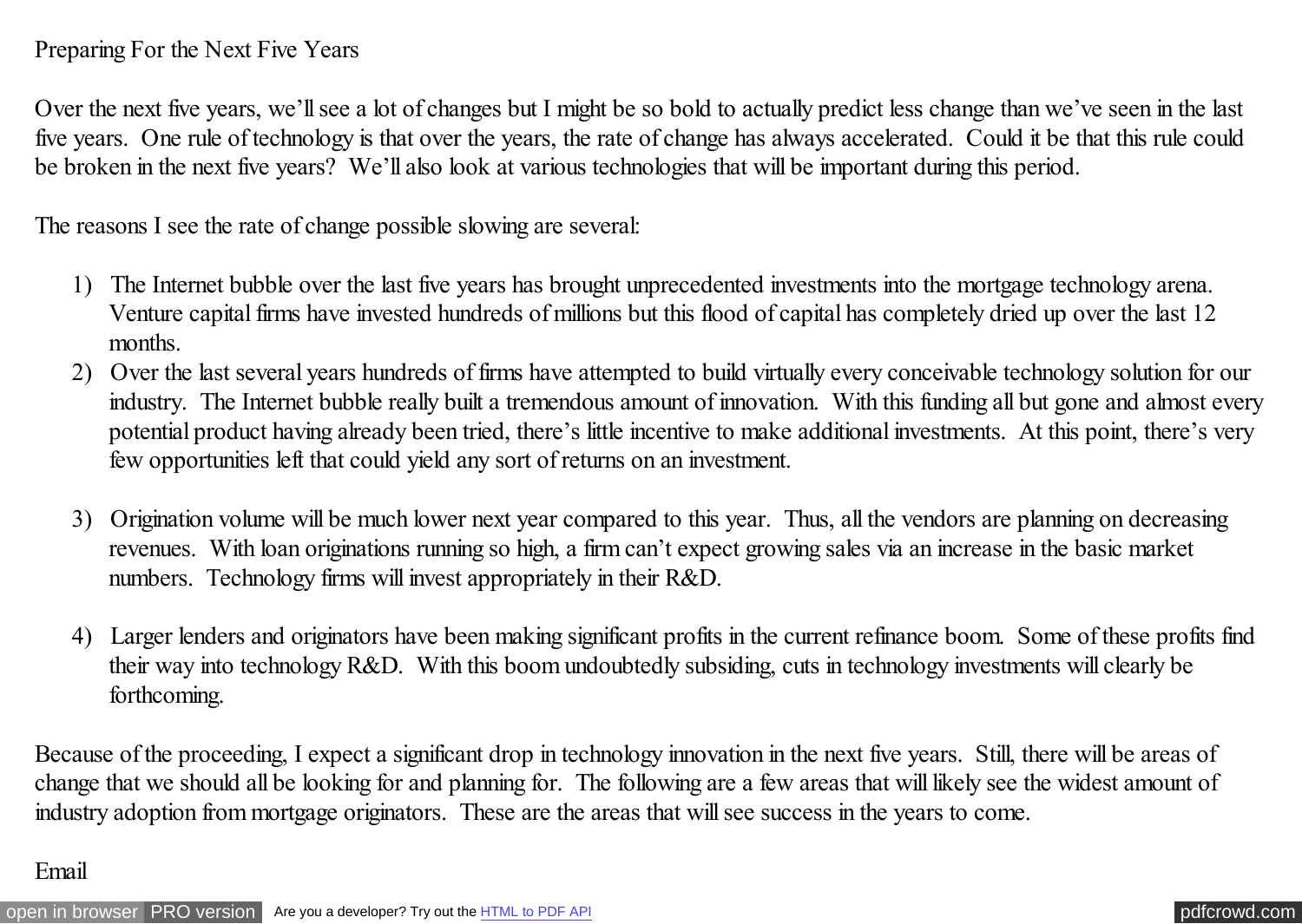Already we are seeing consumers interacting with their loan officer and the office staff via email. While communicating with your customers via email is great, it's just the tip of the iceberg. Automated email generation will become more popular and sophisticated. We'll see systems automatically send emails to customers so that they are apprised of every step in the loan process. Further, your past customers will received emailed newsletters and special offers for additional products. While email has certainly permeated the nations consumers, the mortgage industry needs to do a lot more to really take advantage of this medium.

## Supply Chain Management

This is one of the more popular technology areas among venture capitalists and you can expect solutions to come into being soon. Essentially, supply chain management is simply building communication systems between your office and that of the vendors that supply your office with the services you use. These solutions will help you manage vendors like title companies, wholesalers, appraisers, credit vendors, etc. Their useful for more than just placing orders and will help with order tracking, billing, fulfillment, etc.

# Prequalified Rate Sheets

This term describes when a loan officer submits borrower data to a wholesaler's web site to obtain a prequalified rate sheet. Basically, today's faxed rate sheets will be made obsolete by systems from wholesalers that will help you find the right loan and quote various pricing options. Soon, you could obtain product recommendations along with pricing from many wholesalers at the click of a mouse. This will ease the loan officer's job and provide for a better loan product match for the customer.

## Generic AUS Decisions

Today, AUS's are generally proprietary and designed for just the company that produces them. Eventually, we should be able to get a single AUS decision that is acceptable by many. Trying to learn many AUS's and then being unable to move that loan to other lenders is a real hassle for mortgage originators. Look for solutions to this dilemma to appear soon.

### Consumer Database

Companies such as Microsoft and Sun are leading attempts to create massive databases that consumers can use to store all of their private information. Eventually, consumers will be able to send you this data easily, which simplifies the loan application process. Imagine asking the borrower to send you their "personal data file" and instantly, you have all the information you need for a loan application. Perhaps consumers will start putting off refinancing their loan simply because of the hassles related to obtaining a loan.

[open in browser](http://pdfcrowd.com/redirect/?url=http%3a%2f%2fscooley.com%2fmom33.htm&id=ma-140810164747-e45ef702) [PRO version](http://pdfcrowd.com/customize/) Are you a developer? Try out th[e HTML to PDF API](http://pdfcrowd.com/html-to-pdf-api/?ref=pdf) position of the Area and the ATML to PDF API position of the ATML to PDF API position of the ATML to PDF API position of the ATML to PDF API and While the years to come will see reduced R&D investments in the mortgage industry, we will see some adoption of compelling